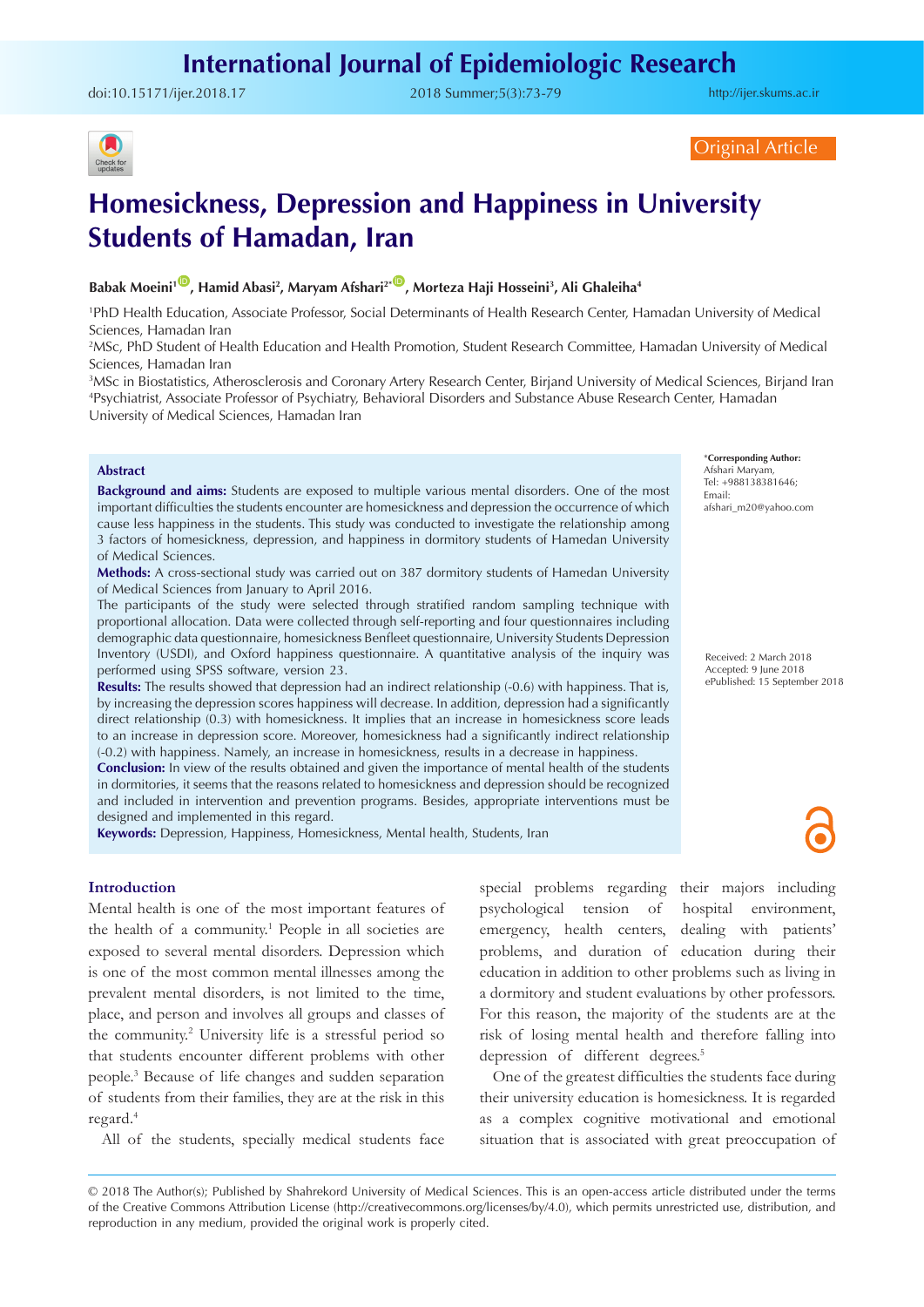mind with regard to previous environment and a desire to return to it, so the students experience depression and different psychosomatic symptoms.<sup>6</sup> Homesickness can lead to a lack of reassurance and the incidence of underlying risk of anxiety, depression, alcohol as well as drug abuse, and even suicide.<sup>7</sup>

Depression is one of the major diseases in the world and the most common cause of disability in coping with the diseases. Depression is a disorder diagnosed by the loss of energy and appetite having a sense of guilt, thoughts of death, , suicide, and difficulty in concentrating and is accompanied by changes in activity levels, cognitive abilities, sleeping habits, as well as appetite and other problems.8 The World Health Organization (WHO) declares that depression will come to the second place in 2013 as compared to 1990 which was at fourth place.<sup>9</sup> Besides, the results of previous studies on the students showed that 24.3% of the students had moderate to severe depression.<sup>10</sup>

Some of researchers believe that experience of psychological problems such as depression, reduces the feeling of happiness, this means that the more a person experiences the problems, the less is his/her level of happiness which is threatening for his/her mental health.<sup>11</sup> Depression affects the quality of the students' lives and results in less happiness in their life.<sup>12</sup> The study by Khosh Konesh and Keshavarz Afshar demonstrated a significantly negative relationship between depression and happiness in students.<sup>13</sup> According to happiness value and its effect on life especially during university education, the identification of its effective factors, is of great important. This will keep away people from psychological problems such as depression and allow them achieve happiness. This study was conducted aiming at exploring the relationship between homesickness with the level of depression and happiness among students in Hamedan University of Medical Sciences.

#### **Methods**

#### Design and Participants of the Study

This research was a descriptive-analytical study that was carried out (from January to April 2016) on 387 students residing in dormitories of Hamedan University of Medical Sciences). Our study includes ICD-10 version (the International Classification of Diseases 10th revision): on mental and behavioral disorders, which is a standard international diagnostic classification for medical diagnoses. Stratified random sampling technique with proportional allocation was the way through which the data was collected. According to a study by Pour Agha Roudbordeh et al,<sup>14</sup> 400 students were considered as the final sample of the present study. Due to the number of students in dormitories, for this study the sample size was determined from each dormitory. It should be noted that the university consisted of seven dormitories for boys  $(n=2)$  and girls  $(n=5)$ .

#### Participants' Inclusion and Exclusion Criteria

Inclusion criteria were related to students' educational occupation in Hamedan University of Medical Sciences and residence in state dormitories under the cover of Hamedan University of Medical Sciences. Exclusion criteria of the study was the lack of students' consent to participate in the study.

# **Materials**

# **Ouestionnaires**

Four questionnaires were employed for data collection. All of them were completed, through self-reporting, by dormitory students who showed willingness to participate in the study. Demographic data collected include information about participants' age, gender, field of study, semester, level of education, marital status, living place, number of brothers and sisters, child ranking, economic status, health status, parents' education and job, sports activity experience, study of non-academic books, use of TV and internet, and computer game playing during the day. Homesickness questionnaire which was designed by Fenfelit in 2001, is a 45-point scale contains 5 factors including homesickness for family ( items 1-11), the desire to return to hometown (items 12-20), feeling homesickness (items 21-26), adaptability with the new environment (items 27-33), and homesickness for close friends (items 34-36). The Cronbach alpha coefficients for each of the above-mentioned factors (for 349 members) were 0.90, 0.87, 0.85, 0.88, and 0.80, respectively, indicating that the questionnaires enjoyed a good internal stability. In addition, the questionnaire contains 3 supplementary points, the two of which measure the frequency of homesickness experience in current and past situations, and the third point which measures the intensity of homesickness. Ezheei et al in their study began to investigate about psychometric properties of the questionnaires. The results indicated the appropriate internal consistency for factors of this questionnaire. Each question measures the issue according to the Likert scale. The following values were assigned to responses provided for Likert Scale items: Never = 1, Slightly = 2, Average  $= 3$ , Much  $= 4$ , and Very much  $= 5$ . The total score of the subjects in homesickness was obtained from sum of the scores. In this test, minimum and maximum scores were 36 and 180, respectively. High scores on this test indicate high level of homesickness and low scores represent low level of homesickness. To check the status of subjects in test factors, the scores related to questions of that factor should be summed up.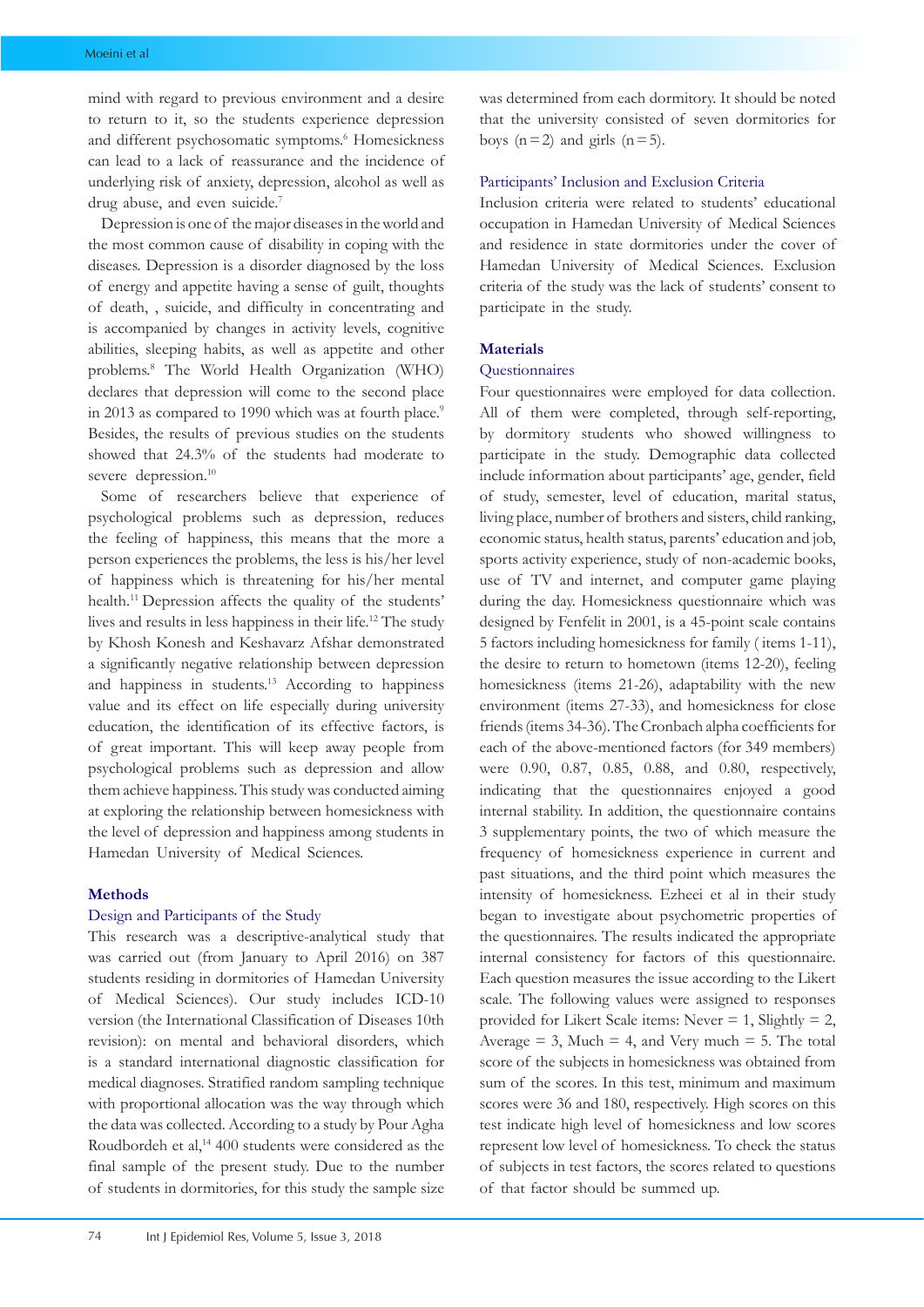The University Students Depression Inventory (USDI) is a new tool for measuring the students' depression designed by Khawaja and Bryden.<sup>16</sup> This scale consists of 3 subscales including lethargy, cognitive-emotion, and academic motivation. These 30 items have 5 options numbered from 1 to 5 and each subject is placed from 30 to 150 scores. This questionnaire has 3 subscales and questions related to each subscale were identified for the study. In this scale, participants will be asked to identify their mental status during the past two weeks. In order to achieve the points for each part, total scores of that part should be summed up. In addition, scores relating to all the questions must be added up in order to achieve the overall questionnaire part. High scores indicate high level of depression or vice versa. Hejazi et al in their study showed the results of validity in 2 ways including internal consistency and time stability that based on Cronbach alpha, the validity of depression scale are 0.93 and also 0.86 performing retest. Related research for content validity was simultaneous, divergent, predictor, denotative, and the structure of USDI confirmed the validity of this scale.<sup>17</sup>

Oxford Happiness Questionnaire has 29 items and measures the individual happiness. Theoretical basis of the questionnaire is based on Argayle and Krasland's definition of happiness (They provide an operational definition of happiness that has 3 important parts: frequency and degree of positive affection, the average level of satisfaction during a period, and negative feeling). This test which was designed by Argayle (1989) is based on Beck depression (1976, BDI) questionnaire. Ten items of this questionnaire were adapted from BDI and reversed, 11 questions have been added to it in order to cover other aspects of mental health similar to beck depression test that each happiness questionnaire has 4 options and participants must choose one of them, according to their current status. Nowadays, this test is widely used in studies related to happiness. Argyle<sup>18</sup> calculated the reliability of Oxford questionnaire by Cronbach alpha coefficient which showed a total estimation of 0.90 and during a seven-week period, test-retest reliability was 0.43. Additionally, it was considered that happiness has 3 components including positive affection, satisfaction, and lack of negative affection. Correlation of this questionnaire with Bradburn positive affection scale (0.32), life satisfaction (0.57) and depression questionnaire was calculated. This test consists of 29 phrases with 4 options the scoring of which for each phrase were as follows, respectively. The first option  $= 0$  score; second option  $= 1$  score; third option  $= 2$  scores; and forth  $option = 3$  scores. Therefore, the highest score of the subject can be obtained on/in 87 points that represents the highest level of happiness and the lowest score of the scale is zero which shows unhappy state of the students and depression. The norm score of this test is ranged from 40 to 42.

#### Data Analysis

Following data collection and data entry in SPSS software (version 23), descriptive data were reported suitable using descriptive indicator charts. Then, to analyze the data, Pearson correlation and generalized linear model (GLM) were applied at a significance level of 0.05. Moreover, to compare the obtained means, *t* test, Fisher exact test, and analysis of variance (ANOVA) were run. Besides, multiple comparisons were run in order to find the exact differences among the means using the post hoc Tukey HSD test.

# **Results**

Totally, 387 students participated in this study and the response rate of whom was 97%. Students who did not give consent, did not participate in this study. After checking the information, it was found that the mean  $\pm$ SD age of the students was  $22\pm0.1$  years. Most of the fathers had little formal education (20.4%) or diploma (20.2%). And most of the mothers were housewives (80.6%). The majority of the students did not have sports activities (58.4%) and did not use computer games (77.5%). On average, there was no relationship among happiness score, homesickness, and depression regarding the above-mentioned variables.

Results of Table 1 showed that mean scores of depression and homesickness in both genders had significant differences. Depression scores in boys were more than girls and homesickness scores in girls were more as compared to the boys' scores. Besides, as can be seen in Table 1, the mean scores of depression and happiness in people with different economic status are different. Tukey HSD test results indicated that the mean scores of depression in higher economic status had a significant difference with medium and minor groups. Furthermore, the mean scores in higher economic status had significant differences with other groups and also the mean scores of happiness in strong or weak groups were statistically different. Based on the mean scores obtained, health variable varied as compared to all the 3 indicators in different groups. Depression and happiness scores of strong group together with the scores of other groups except for weak group were statistically different. In mother education category, there was a meaningful relationship between mean scores of depression in the group having doctorate degrees and other groups; furthermore, depression mean score in diploma with junior, Bachelor, and diploma was different. In addition, homesickness mean score varied between the group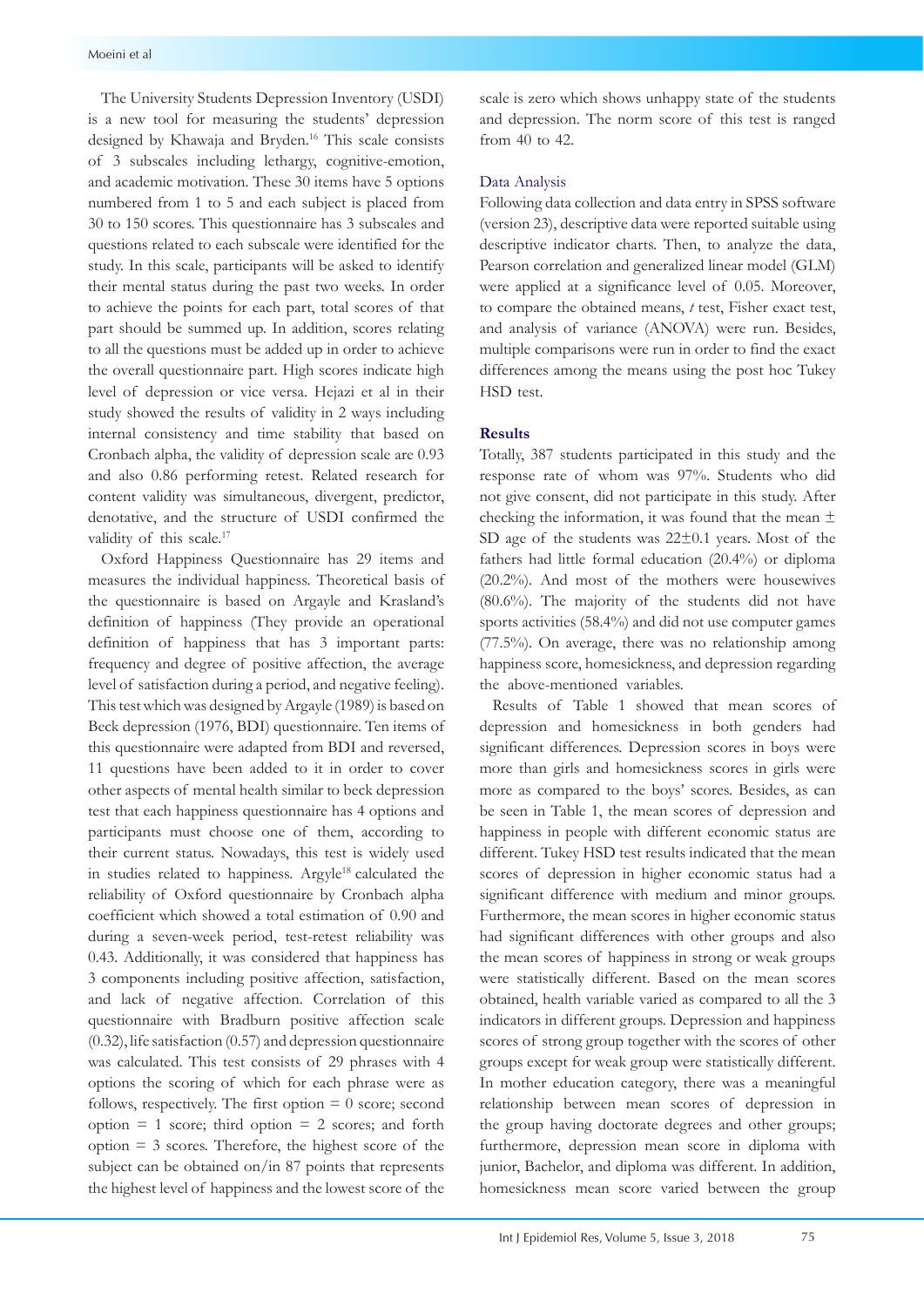| <b>Demographic Variables</b> |                   | <b>Depression</b> |         | <b>Happiness</b> |         | <b>Homesickness</b> |         |
|------------------------------|-------------------|-------------------|---------|------------------|---------|---------------------|---------|
|                              |                   | Mean±SD           | P Value | <b>Mean±SD</b>   | P Value | <b>Mean±SD</b>      | P Value |
| Sex                          | Boy               | $80.5 \pm 1.6$    | 0.001   | $38.6 \pm 1$     | 0.069   | $101.1 \pm 1.7$     | 0.009   |
|                              | Girl              | $72.5 \pm 1.5$    |         | $41 \pm 0.8$     |         | $107.3 \pm 1.5$     |         |
| Economic<br>status           | High              | $66.5 \pm 5.1$    |         | $51.3 \pm 3.5$   |         | $105.6 \pm 6.2$     |         |
|                              | Good              | $72.8 \pm 1.9$    | 0.022   | $40.9 \pm 1$     | < 0.001 | $106.2 \pm 1.8$     | 0.854   |
|                              | Medium            | $77.7 \pm 1.5$    |         | $39.1 \pm 0.8$   |         | $104 \pm 1.5$       |         |
|                              | Weak              | $82.6 \pm 4.7$    |         | $32 \pm 2.8$     |         | $104.8 \pm 4.5$     |         |
|                              | Good              | $67.6 \pm 1.3$    | < 0.001 | $43.4 \pm 0.7$   |         | $102.9 \pm 1.5$     |         |
|                              | Little good       | $85.5 \pm 2.1$    |         | $35.6 \pm 1.2$   |         | $109.2 \pm 2.2$     |         |
| Health status                | Medium            | $85.5 \pm 2.4$    |         | $36.6 \pm 1.6$   | < 0.001 | $105.2 \pm 3.1$     | 0.022   |
|                              | Bad               | $101.5 \pm 5.6$   |         | $26.1 \pm 5.6$   |         | $98.5 + 5$          |         |
|                              | Little bad        | $94.6 \pm 5.6$    |         | $34 \pm 12.4$    |         | 136.6±14.4          |         |
|                              | Died              | $79.1 \pm 5.2$    |         | $43.2 \pm 3.8$   |         | $90.5 + 5$          |         |
|                              | Illiterate        | 77.7±2.9          | 0.012   | $38.2 \pm 1.5$   |         | $103.2 \pm 2.4$     |         |
|                              | Primary school    | $77.9 \pm 2$      |         | $38.6 \pm 1.5$   |         | $107 \pm 2.2$       |         |
|                              | Middle school     | $69.8 \pm 3.4$    |         | $38.6 \pm 1.1$   |         | $102 \pm 3.9$       |         |
| Mothers'                     | High school       | $79.7 + 5.6$      |         | $36.4 \pm 3.1$   | 0.115   | $95.7 \pm 3.9$      | 0.028   |
| education                    | Diploma           | $72.5 \pm 2.4$    |         | $42.5 \pm 1.5$   |         | $105.8 \pm 2.5$     |         |
|                              | Associates degree | $94.1 \pm 6.6$    |         | $34\pm3.8$       |         | $116.9 \pm 10.1$    |         |
|                              | Bachelor's degree | $71\pm3$          |         | $43 \pm 1.5$     |         | $108.7 \pm 3.4$     |         |
|                              | Master's degree   | $78.2 \pm 9.6$    |         | $42.5 \pm 0.7$   |         | $100.7 \pm 13.4$    |         |
|                              | Doctorate         | 80.7±10.7         |         | $47 + 4.2$       |         | $123.7 \pm 6.4$     |         |
|                              | Died              | $72.6 \pm 5$      |         | $46.7 \pm 1$     |         | $94.6 \pm 4.6$      |         |
|                              | Working           | $74.5 \pm 1.9$    |         | $40.2 \pm 1$     |         | $106.2 \pm 2.2$     |         |
|                              | Free              | $76.6 \pm 1.7$    |         | $39.6 \pm 1$     |         | $106.1 \pm 1.6$     | 0.045   |
| Fathers' jobs                | Retired           | $72.3 \pm 3.4$    | 0.097   | $40.6 \pm 1.6$   | 0.116   | $98.6 \pm 3.2$      |         |
|                              | Farmer            | $77 + 3.4$        |         | $37.6 \pm 1.9$   |         | $109.2 \pm 3.5$     |         |
|                              | Unemployed        | $105.2 \pm 16.8$  |         | $35.2 \pm 11.6$  |         | $115.5 \pm 23.1$    |         |
| Using internet               | 1 <sub>h</sub>    | $71.3 \pm 3.2$    |         | $44.8 \pm 2$     |         | $106.3 \pm 3.5$     |         |
|                              | 2 <sub>h</sub>    | $72.6 \pm 2.9$    | 0.435   | $41.8 \pm 1.5$   |         | $99.6 \pm 2.9$      |         |
|                              | 3 <sub>h</sub>    | $77.8 \pm 2.4$    |         | $38 \pm 1.3$     |         | $107.3 \pm 2.5$     |         |
|                              | 4 h               | $77 + 2.1$        |         | $39.2 \pm 1.3$   | 0.030   | $102.6 \pm 2.3$     | 0.353   |
|                              | 5 <sub>h</sub>    | $77.1 \pm 2.2$    |         | $38.7 \pm 1.2$   |         | $106.7 \pm 2.1$     |         |
|                              | Not use           | $72.9 \pm 5.3$    |         | $41.6 \pm 3.5$   |         | $105.5 \pm 5.8$     |         |

**Table 1.** Comparison of Depression, Homesickness, and Happiness Scores Using Demographic Variables

having mothers with PhD degrees and the group whose mothers were MA, junior, or illiterate, homesickness mean score showed a statistically significant difference in students whose fathers had been died as compared to those students whose fathers were alive and unemployed. Moreover, happiness mean score in individuals who used internet one hour a day had significant differences with others who used the net for 3, 4, or 5 hours.

Depression had an indirectly negative relationship (-0.6) with happiness. However, it had a significantly positive correlation (0.3) with homesickness. Therefore, an increase in homesickness score resulted in an increase in depression score, and an increase in depression score also led to an increase in happiness score. In addition, homesickness had a significantly indirect relationship (-0.2) with happiness, indicating that an increase in

homesickness caused a decrease in happiness.

The results of the study showed that mean  $\pm$  SD scores for depression, happiness, and homesickness were 75.5  $\pm$  1.1, 40.1  $\pm$  0.6, and 105  $\pm$  1.1, respectively. The Mean  $\pm$  SD of different aspects of depression were as follows: depression for, homesickness =  $39.3 \pm 0.4$ ; desire to return to the homeland =  $24.8 \pm 0.4$ ; a feeling of loneliness =  $14 \pm 0.2$ ; incompatibility with the new environment =  $16.8 \pm 0.3$ ; and nostalgia for close friends  $= 9.9 \pm 0.1.$ 

Homesickness had a significant relationship with a desire to return hometown (0.4) and nostalgia for close friends (0.4). Besides, a desire to return to hometown and a feeling of loneliness (0.4) as well as the incompatibility with the new environment (0.4) and nostalgia for close friends (0.3) had significantly positive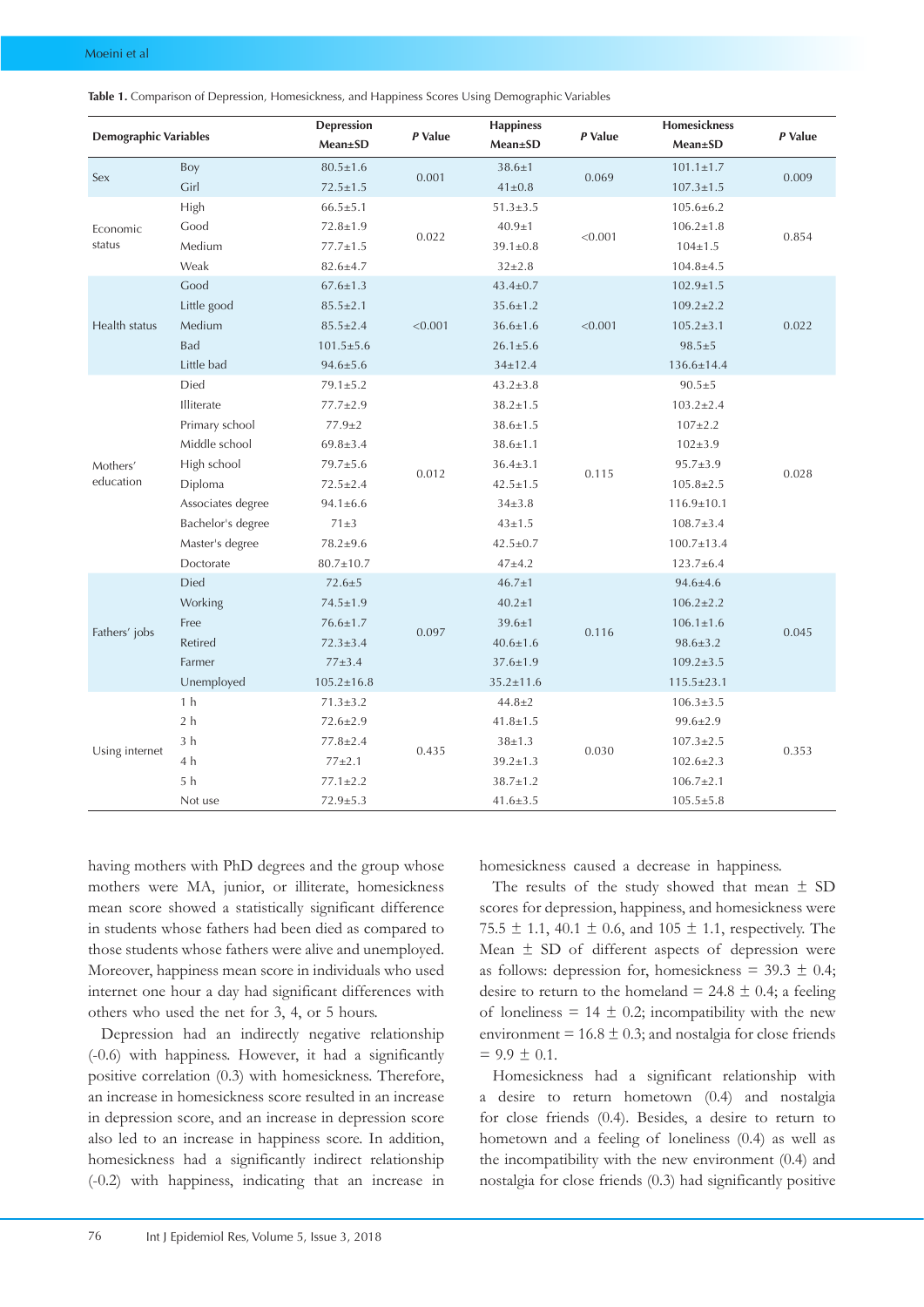relationships. Furthermore, a feeling of loneliness and incompatibility with the new environment (0.6), as well as nostalgia for close friends (0.2), nostalgia for friends, and incompatibility with the new environment (0.2) had significantly positive correlations. The mean ± SD of different aspects of depression questionnaire for lethargy, cognitive-emotional and also academic motivational aspects were  $24 \pm 0.4$ ,  $12.7 \pm 0.2$ , and 38.8 ± 0.5, respectively. The results revealed that lethargy aspects and cognitive-emotional aspects (0.7) as well as academic motivation (0.8) were significantly correlated. In addition, academic motivational and cognitive-emotional aspects had a significantly positive relationship.

The results of GLM univariate showed that homesickness, age, using the internet, mothers' education, health status, economic situation, and education are significant variables affecting happiness (Table 2).

The results of GLM Univariate showed that homesickness, age, mother's education, and health status were significant variables regarding depression (Table 3).

# **Discussion**

The results of the study showed that depression had an indirect relationship with happiness while having a significantly positive correlation with homesickness. The results also indicated that there was a moderate level of homesickness among dormitory students. Nowadays, moving out more than is an exception, has become a part of everyday life with its own consequences, one of which is homesickness.

There exist several researches showing the students' homesickness in different cultures and societies. Khademi and Farshid Aghdam and also Terry et al confirmed the existence of homesickness in students.19 Various studies demonstrated that there was homesickness among colleges in Iran, especially students who were not native and were far from their homes.15,20

Results obtained from the study also revealed that homesickness was found more in girls as compared to boys. Stroebe et al and Besharat et al in their studies found that women feel homesickness more than men.<sup>21,22</sup> This is consistent with the results of the present study. Down's studies did not show gender differences in homesickness.<sup>23</sup> Since depression is one of the homesickness components which occurs more in women than men and that women show more self-disclosure on emotional issues, it can be argued that women show more homesickness. The results of the present study also showed that homesickness had a significant relationship with students' health status so that the lower is the students' health status the more will be their homesickness. This is also in line with the results of other studies in this field.24,25 The results also demonstrated that educated mothers had better

|             |  | Table 2. Checking Predictive Happiness Variable in Students Using |  |  |
|-------------|--|-------------------------------------------------------------------|--|--|
| ANOVA Model |  |                                                                   |  |  |

| <b>Variables</b>   | <b>Fisher's Statistics</b> | P Value | <b>Predictive</b> |
|--------------------|----------------------------|---------|-------------------|
| Gender             | 0.06                       | 0.806   |                   |
| Grade              | 3.03                       | 0.018   | $^{+}$            |
| Number of brothers | 0.41                       | 0.867   |                   |
| Number of sisters  | 0.65                       | 0.734   |                   |
| Economic status    | 3.60                       | 0.014   | $^{+}$            |
| Health status      | 4.94                       | 0.001   | $^{+}$            |
| Fathers' education | 0.49                       | 0.863   |                   |
| Mothers' education | 2.00                       | 0.045   | $^{+}$            |
| Fathers' jobs      | 0.31                       | 0.869   |                   |
| Mothers' jobs      | 1.21                       | 0.299   |                   |
| Sport              | 0.157                      | 0.693   |                   |
| Non-school studies | 0.291                      | 0.590   |                   |
| Using TV           | 1.38                       | 0.229   |                   |
| Using internet     | 2.69                       | 0.021   | $^{+}$            |
| Computer games     | 1.27                       | 0.274   |                   |
| Age                | 4.59                       | 0.033   | $^{+}$            |
| Homesickness       | 21.94                      | < 0.001 | $^{+}$            |

|             |  | Table 3. Checking Predictive Depression Variable in Students Using |  |  |
|-------------|--|--------------------------------------------------------------------|--|--|
| ANOVA Model |  |                                                                    |  |  |

| <b>Variables</b>   | <b>Fisher's Statistics</b> | P Value | <b>Predictive</b> |
|--------------------|----------------------------|---------|-------------------|
| Gender             | 1.09                       | 0.297   |                   |
| Grade              | 1.89                       | 0.111   |                   |
| Number of brothers | 0.774                      | 0.591   |                   |
| Number of sisters  | 0.77                       | 0.591   |                   |
| Economic status    | 0.333                      | 0.802   |                   |
| Health status      | 13.16                      | < 0.001 | $^{+}$            |
| Fathers' education | 0.621                      | 0.760   |                   |
| Mothers' education | 3.41                       | 0.001   | $\ddot{}$         |
| Fathers' jobs      | 1.04                       | 0.384   |                   |
| Mothers' jobs      | 1.57                       | 0.210   |                   |
| Sport              | 0.19                       | 0.659   |                   |
| Non-school studies | 0.004                      | 0.950   |                   |
| Using TV           | 1.79                       | 0.113   |                   |
| Using internet     | 1.33                       | 0.250   |                   |
| Computer games     | 1.31                       | 0.257   |                   |
| Age                | 3.99                       | 0.047   | $^{+}$            |
| Homesickness       | 52.20                      | < 0.001 | $^{+}$            |

understanding and social support (emotional support and evaluation) for their children and such a support had a positive impact on their children, so they could overcome such feelings during being away from home.<sup>14,26</sup>

The prevalence of depression is high in students. Kalani et al<sup>27</sup> and Najafi Kalyani et al<sup>28</sup> have described a moderate rate of depression. Eisenberg and Chung found that  $22\%$  of the students had depression symptoms.<sup>29</sup> The results of the above-mentioned studies are in conformity with the results of the present study. Homesickness is considered as one of the effective factors in development and exacerbation of depression in students. According to cognitive stress theory gains, anxiety and stress are longterm consequences of depression.<sup>30</sup> In the current study, the prevalence of depression was higher in boys than girls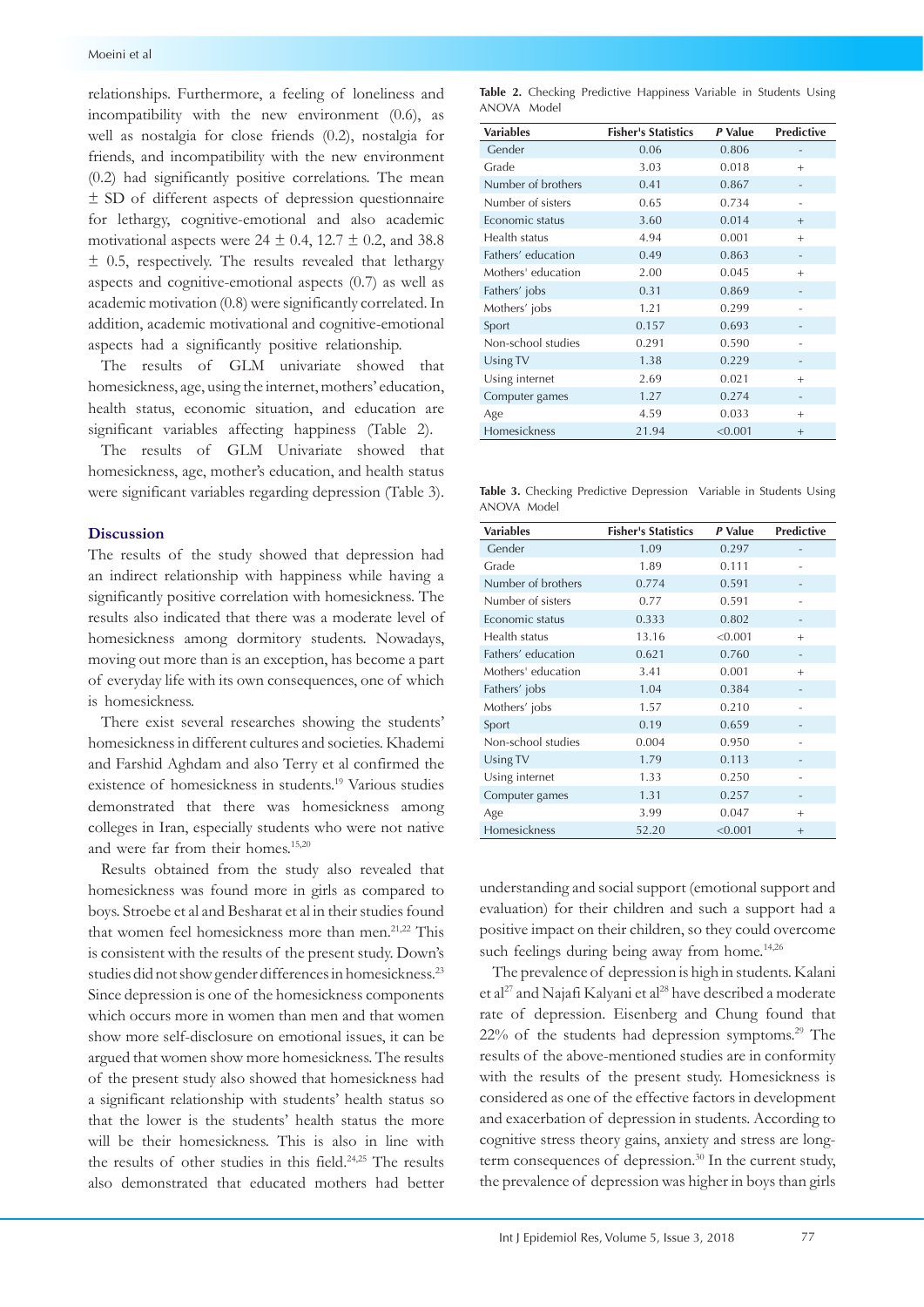and the association between them was significant. Sadock et al in their study showed that women were more likely to experience depression than men.<sup>31</sup> However, in another studies, men were more likely to experience depression as compared to women.<sup>32, 33</sup> Probably, boys due to their concerns about job and social future were more likely to be depressive.34 In another study, as is confirmed by various studies, students who had good health status, showed less depression.<sup>35,36</sup> Moreover, student's age was a major predictor of depression. Zaid and colleagues' study showed that older students had better health status and fewer mental health problems.37 These results were also consistent with the findings of the present study. It can be pointed out that dormitories of this university are suitable in terms of the number of students and their areas which are not large so that most students can easily communicate with each other. Besides, these dormitories had provided good welfare facilities for the students. In addition, the majority of the students were from Hamedan and the surrounding cities who could go home in less time and last but not least, this condition had an effect on their happiness. Previous studies demonstrated that homesickness had a significantly indirect relationship with happiness. It implies that an increase in homesickness results in less happiness. Anasori's study also showed that mental health had a significantly direct correlation with happiness in people.<sup>38</sup> Consequently, better mental health will increase the level of happiness or vice versa. In Pernegar's study, it was revealed that there was a strong correlation between happiness and mental health,<sup>39</sup> This is in line with the results of the current study. The findings of our study showed that health status had a significant relationship with happiness. Jayasvasti's study also showed that an increase in happiness led to better health conditions, appetite, sleep, family relationships, memory, friendship, family status, and finally, mental health.40 In the present study, using the internet properly was a predictor of happiness. In a study conducted by Samouei et al, computer and internet were regarded as one of the entertainments for the students after entering the university. These findings suggest that students do not require higher cost as well as more facilities, and also planning for fun and amusement and that this source of responsiveness is quite simple and accessible.41 The economic status was a predictor of students' happiness, that is, higher economic status resulted in more happiness in people. Probably, higher economic status helps the individuals access more facilities and amusement, as a result, people will be happier. And finally, qualified mental life in dormitories needs considerable attention on the part of the authorities in this field. Separation from family, undertaking new and different responsibilities, communication with different cultures, and adapting

to new circumstances require special capability and energy in order to for the students to achieve the inner satisfaction and happiness. In this study, 3 areas of happiness, homesickness, and depression have been focused on as a whole, while most of the other studies have only reviewed 2 of the variables simultaneously. The only limitation of this study was the self-reporting technique applied.

#### **Conclusion**

According to the results of the present study and given the importance of mental health of the students residing in the dormitories, it seems necessary to perfectly identify and include factors of homesickness and depression in interventional and preventive programs. Appropriate interventions should be planed and implemented, according to effective factors, to avoid unintended and irreparable consequences. Most of the plans regarding students' amusement and fun should be considered by the authorities as well.

# **Ethical Approval**

The study was approved by Hamadan University of Medical Sciences (ethics code No. IR.UMSHA. REC.1394.353).

#### **Conflict of Interest Disclosures**

None.

#### **Acknowledgment**

This study was financially supported by Hamedan University of Medical Sciences. The authors would like to acknowledge all the students who cooperated with the research team.

#### **References**

- 1. Mohammadi MR, Davidian H, Noorbala AA, Malekafzali H, Naghavi HR, Pouretemad HR, et al. An epidemiological survey of psychiatric disorders in Iran. Clin Pract Epidemiol Ment Health. 2005;1:16. doi: 10.1186/1745-0179-1-16.
- 2. Nasir R, Zamani ZA, Khairudin R, Latipun. Effects of Family Functioning, Self-esteem, and Cognitive Distortion on Depression among Malay and Indonesian Juvenile Delinquents. Procedia Soc Behav Sci. 2010;7:613-20. doi: 10.1016/j.sbspro.2010.10.083.
- 3. Barron LW. Effect of religious coping skills training with group cognitive-behavioral therapy for treatment of depression. North Central University, College of Psychology; 2007.
- 4. Rezaei Adaryani M. Comparison of depression, anxiety, stress and quality of life for Male and female students living in Tarbeyat Modares student dormitories. Pajoheshe Parastari. 2007;2(4):31-8. [In Persian].
- 5. Nariman A, Akbarzadeh M, Hamzeh M. Evaluation of general health in medical students of AJA university of medical sciences, 2009. Ann Mil Health Sci Res. 2010;8(1):49-55. [In Persian].
- 6. Farhadi M. Study of relationship between attachment style and homesickness [dissertation]. Tehran: Tehran University; 2005.